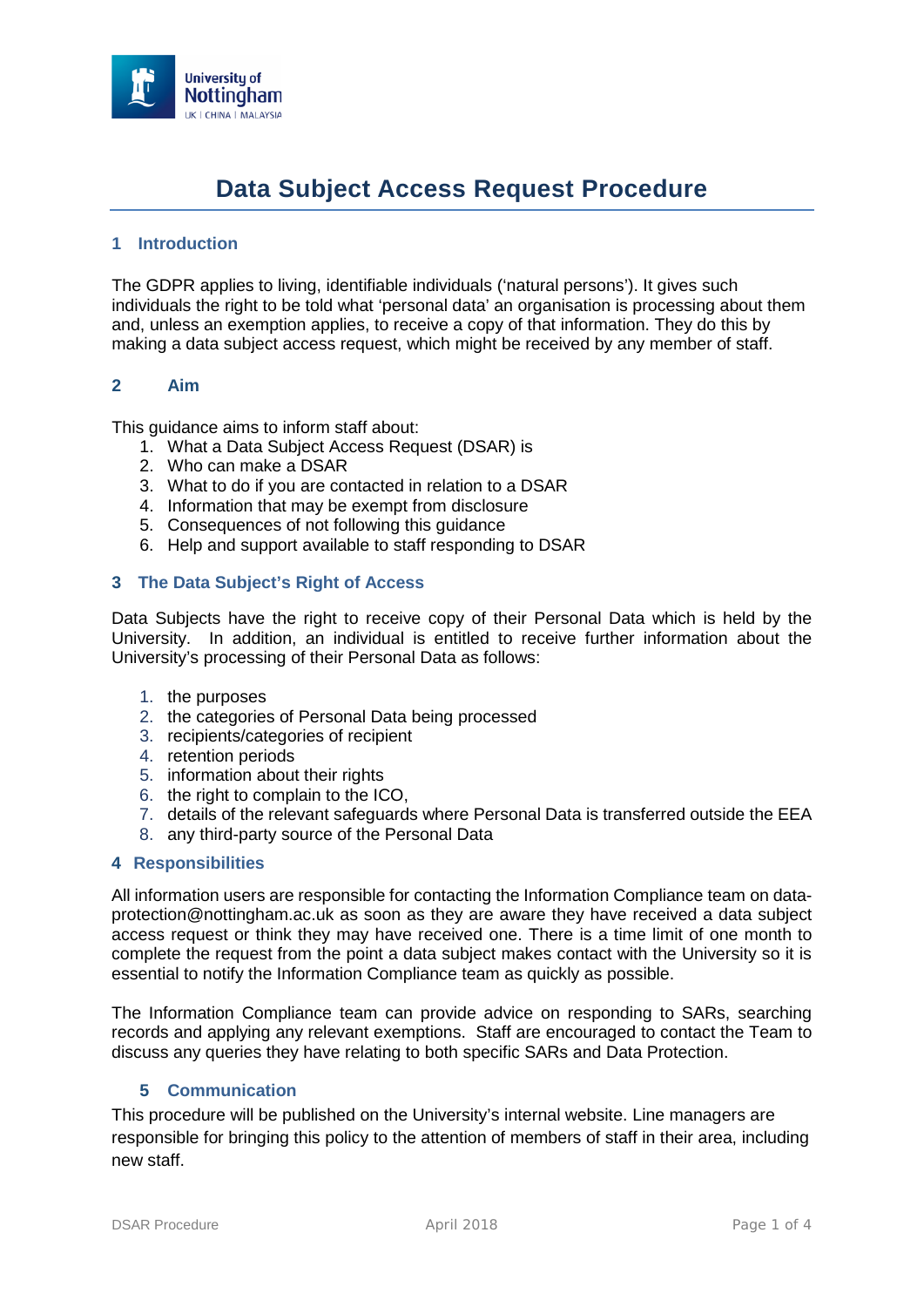

### **6 Revision**

This procedure will be revised regularly, and formally approved by the Information Management and Security Steering Committee on a regular basis.

Approved: 21 May 2018

Next revision due: August 2019

## **7 Contact**

Dr Jo Welham Senior Information Governance Manager josephine.welham@nottingham.ac.uk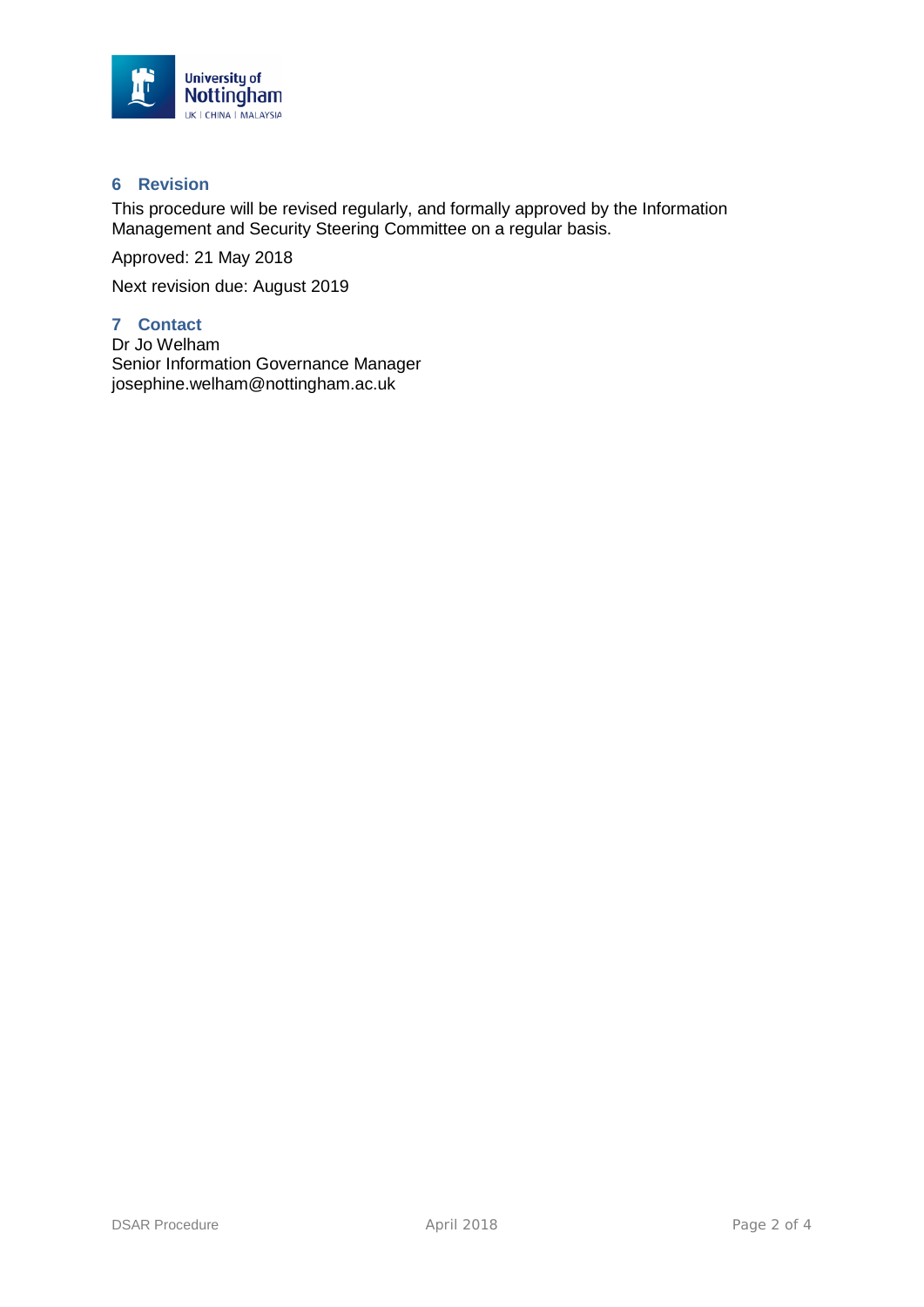

### **Procedure for managing a data subject access request**

#### **1 Receiving a data subject access request**

The request must be in writing (including e-mails and faxes), so if someone makes a subject access request by telephone or in person you should ask them to put it in writing using the form available here:

[http://www.nottingham.ac.uk/governance/records-and-information-management/forms](http://www.nottingham.ac.uk/governance/records-and-information-management/forms-and-information-sheets.aspx)[and-information-sheets.aspx](http://www.nottingham.ac.uk/governance/records-and-information-management/forms-and-information-sheets.aspx)

The request can be very broad (such as, 'give me a copy of all the information you hold about me') or it can be very precise ('give me a copy of the letter you wrote about me yesterday'). The University must respond to such requests within one month. Data subjects have the right to compensation in the event they are damaged by a contravention of the Act, for example if we fail to supply them with the information they request (unless exemptions apply to that information), within the month limit and their interests suffer as a result. For particularly large requests as further 60 day extension to the request may be applicable.

Due to the limited timescale for response, if you are contacted about a subject access request, or receive something that looks like one, please contact the Information Compliance team on [data-protection@nottingham.ac.uk](mailto:data-protection@nottingham.ac.uk) immediately.

#### **2 If the Information Compliance team contacts you in relation to a data subject access request**

When the Information Compliance team receives a SAR they usually have to contact several different areas of the University to gather the information requested. In some cases it necessary to ask individual members of staff to look through their files, both paper and electronic.

Staff who have been asked to search their files should first check to see if the material they are being requested to search for is held in a "relevant filing system". It *is* a 'relevant filing system' if the information is filed in a file with an index, contents list or other means of finding pieces of information. A file about a specific aspect of the University's interaction with an individual is a 'relevant filing system', for example a file called 'Dr X's leave' or 'Dr X's research' or 'Meeting about Dr X'. A general file about a particular subject, such as the payment of expenses, is a 'relevant filing system' if it has a subsection dedicated to Dr X or if the papers in the file are kept in alphabetical order so that you can go straight to a set of papers about Dr X.

The Information Compliance team can provide additional guidance on searching email and other electronic records for staff who would find it helpful. All records held by staff in their capacity as University employees are potentially disclosable. This includes records that are held on home PCs.

# **3 Consequences of not following this guidance**